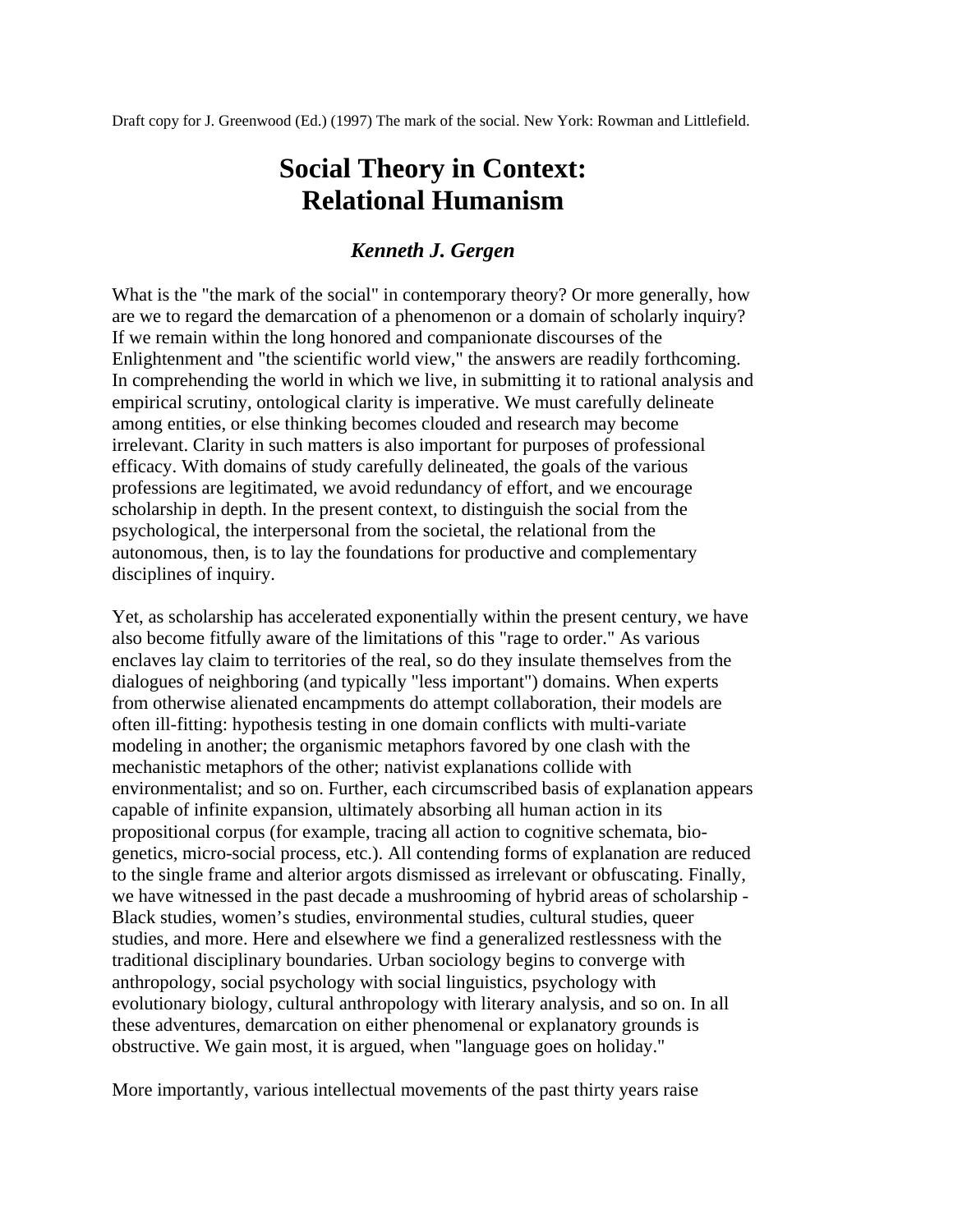serious question with attempts to delineate domains of study. Quine's Word and Object raised early doubt in the possibility of tying a descriptive language unequivocally to an array of observables, and Saussurian semiotics had demonstrated the fundamentally arbitrary relationship between language and referent. Developments in both the history of science and the sociology of knowledge place in jeopardy all demarcations based on characteristics of "phenomena in themselves." As widely demonstrated, ontological commitments and their instantiations are byproducts of communal interchange; the world as it is makes no obvious demands on our forms of theorizing. With referentially based meaning thus replaced by a communal (cultural, historical) account, the particularly political and ideological components of demarcation are drawn into focus. To demand a particular arrangement of discourse, and a related domain of practices, can be seen as authoritarian, self-serving, and oppressive to all who fail to acquiesce. Developments in literary deconstruction theory lend further credibility to this view. For Derrida and others, the meaning of any utterance is not self-standing, but dependent on a vast history of language use in which this utterance is embedded. To treat the meaning of a word as transparent and trans-contextual is to deny its history, to suppress its broad web of interdependencies, and prevent its potentials for creative and variegated usage.

It is against this backdrop that I wish in the present exercise to move more dialogically. I do not wish to argue against drawing any distinctions; but rather, against distinctions removed from historical and cultural context. Drawing from the above analysis, to remove distinctions threatens the destruction of community. The challenge, then, is to place distinctions into the context of ongoing interchange. Rather than determining in the abstract and in advance what constitutes the "mark of the social," my attempt here will be to enter a longstanding dialogue of broad significance, and to introduce a particular conception of the social that may press that conversation forward in interesting and potentially significant ways. The impetus then is not toward Apollonian purity, an ultimately satisfying point of respite, but a Dionysian brawl in which a catalytic clash of discourses may yield unanticipated moves in meaning. The experiment is one in which I wish to enter a specific dialogue of longstanding, introduce adversarially a preliminary and necessarily ambiguous conception of the social, and in pressing the dialogue forward move toward a richer and more pragmatically useful conception. The more elaborated view will attain its meaning within, and because of, its placement within this specific context.

#### **Social Construction in the Humanist Tradition**

In the halcyon years of French existentialist thought, a broad stirring developed among many French humanist thinkers. Existentialist theory did seem to embody much that was essential to the humanist. The pivotal commitment of existentialist theory was to individual agency; the theory was preeminently a celebration of human subjectivity and freedom. Yet, existentialist thought also seemed to lack a very special ingredient, any sense of moral or ethical direction. Too often, it seemed, existentialists sacrificed ethical sensibility for the "gratuitous act" - the spontaneous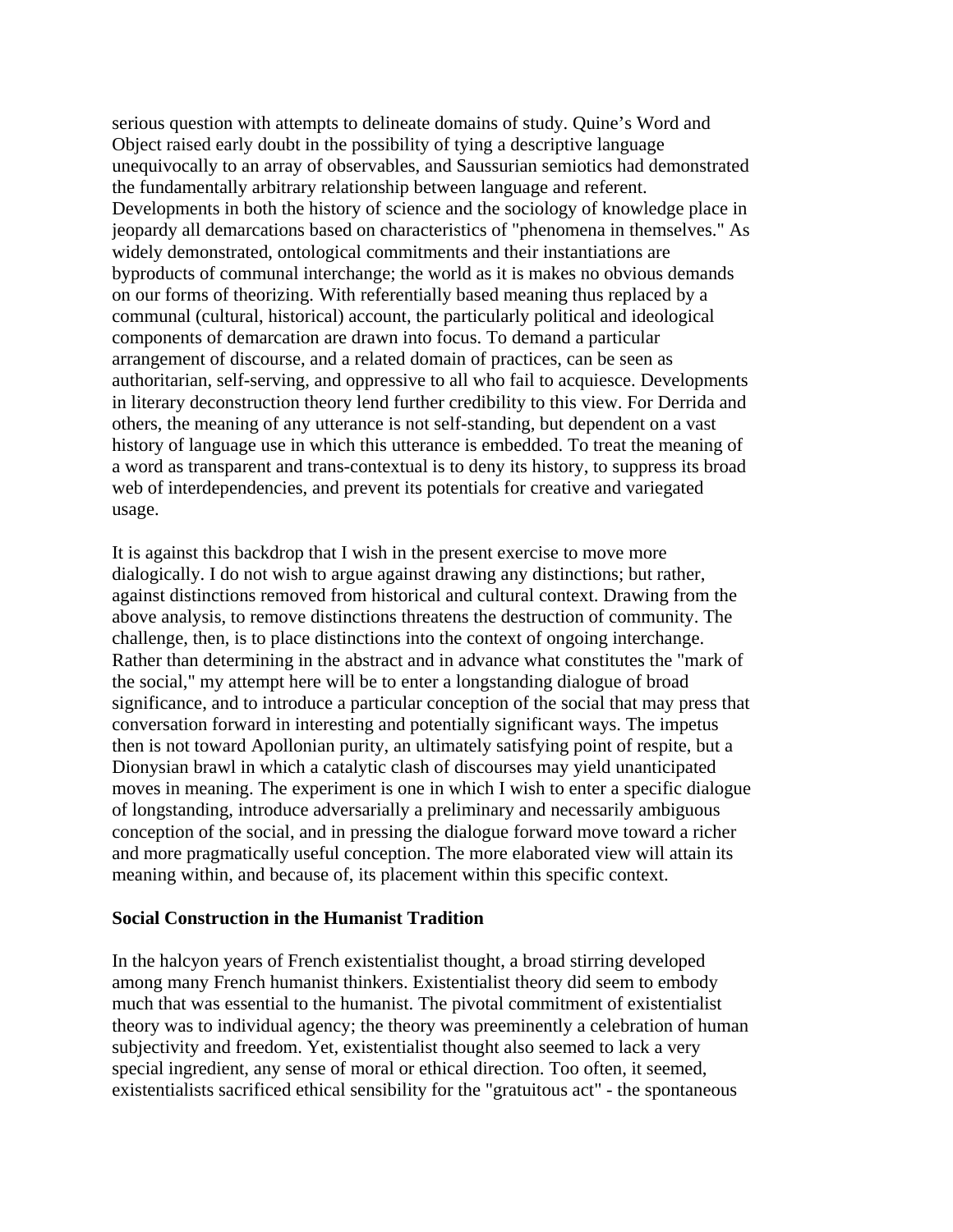burst of unencumbered action. In doing so the existential hero denied the significance of history, culture, and community - any commitment to the good of others. Sartre's little volume, Existentialism and Humanism, served as a reply to his critics, and in this volume the attempt was made to show that existentialist theory did indeed lay the groundwork for moral concern.

Sartre's particular arguments were scarcely convincing. As he proposed, we are essentially responsible for our actions. But in our choices for ourselves, we "choose for all men (sic)." (p.29) We do this because we always chose what we feel is valuable, estimable, or better, "and nothing can be better for us unless it is better for all."(p. 29) Why one person's good should speak for all, what we are to do with competing goods, and how such a position can speak to any of the abiding evils of society are left unanswered. These problems not withstanding, the present offering echoes Sartre's concern with reconciling a thesis that ostensibly flies in the face of the humanist concerns with certain aims of the humanist tradition. Specifically I shall argue, as we move toward a theoretical imaginary in which the social precedes the personal, so do we undermine major tenets of the humanist intelligibility. Because many humanist ideals are deeply woven into the fabric of western tradition, and the erosion of these ideals would constitute a major loss, the "shift to the social" must be viewed with circumspection.

I shall carry out this analysis from the standpoint of what may be viewed as a radical social constructionism. I am here taking constructionist texts to include all recent sources treating the manner in which language is used by persons to generate intelligibility, and the repercussions of such intelligibilities for the human condition thus including within the dialogue a substantial range of writing in the sociology of knowledge, the history of science, discourse analysis, critical theory, feminist theory, semiotics, literary theory, rhetorical analysis, communication theory, hermeneutic theory, and postmodern political theory and philosophy.

These dialogues scarcely yield a univocal account of social construction; there are numerous tensions among grounding assumptions. Many contributors continue to hold fast to various forms of psychological functioning (e.g. intending, thinking, experiencing); others wish to maintain a materialist metaphysics; and still others presume the existence of macro-social institutions. A radical social construction places all these presumptions in brackets. Avoiding the objectification implied in these accounts, terms of psychology, materialism, and macro-sociology (among others) are taken to be integers within discursive practices. They owe their intelligibility to relational process, that is, forms of coordination among two or more persons. Linguistic meaning is born, then, not within the minds of single individuals, but from coordinated action - or "joint-action" in Shotter's (1993) terms. One may speak, but the meaning of the utterance is deferred until granted (temporarily) through another's mode or relationship to the utterance, the meaning of which is open to further supplementation by the speaker, and so on. In effect, from the process of coordinated actions the full array of intelligible utterances is generated, including the account of constructionism itself. The precise meaning of relatedness, then, remains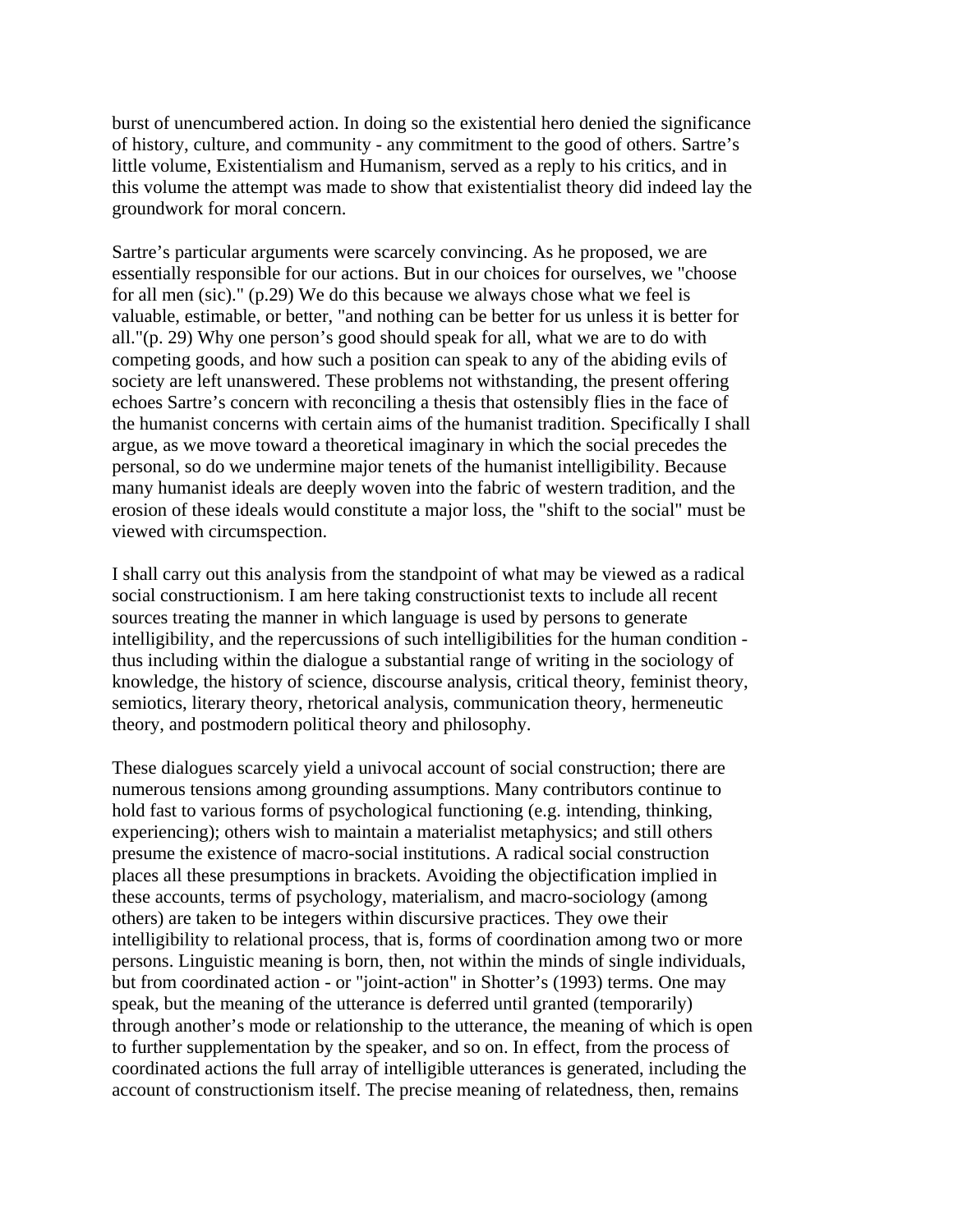indeterminate, and dependent upon further coordinations within relationship. We cannot, then, locate relationship within language, but can through continued dialogue generate the sense of the palpable.

In many respects, as constructionist dialogues have developed, grown strong, and concatenated across the humanities and social sciences they seemed for a time to be a valuable friend to the humanist. In its critique of the behavioral science rage to reduce human action to scale points, biological urges, response potentials, mental mechanisms and the host of other scrofulous metaphors with which the profession has attempted to colonize humanity, constructionist writings added a powerful new arsenal of weapons. In this sense constructionist thought played a parallel role to existentialism of earlier decades, significantly strengthening the humanist voice in the social sciences. Yet, as the dialogue has unfolded, humanist thinkers have begun to find much at fault in the constructionist expansion. On closer inspection, many conceptions and values central to the humanist tradition, seem to be abandoned or destroyed by constructionist thought. In its rampant relativism, it is said, constructionist theory lacks moral or ethical commitment; it offers no reason for rejecting the most vile and inhumane actions. Its "anything goes" mentality seems morally bankrupt, even repulsive.

In the present offering my attempt is, first to examine the critical implications of a fully extended constructionism for the humanist tradition, and second to explore the potentials of such thought for engendering humane forms of cultural life. These challenges, in tandem, should succeed in extending the meaning and implications of a particular mode of defining and explaining the social. In the first instance, I will argue that humanists have generally underestimated the critical implications of constructionism for their project. "Rampant relativism" is only the beginning of what might be viewed as a wholesale slide into humanist despair. However, as I shall then endeavor to argue, one may locate within the bosom of constructionist writing an alternative horizon of understanding. And if we play out the potentials of this conception of the social, we confront the possibility of redrawing the face of humanism. We locate in a specifically relational humanism a new and significant means of realizing traditional visions of human well-being. Further, it is within this elaboration that we acquire a richer elaboration of a uniquely social account of human action.

### **Social Constructionism: a Humanist Damage Report**

As a general surmise, it is my view that the forms of argument deriving from constructionist dialogues - fully extended - are fully lethal in their potential. That is, they have the capability of undermining, dissolving, or rendering suspicious - even meaningless - any form of advocacy, declaration, authority, or protest - including their own. The forms of argument developed within constructionist spheres taken together, are little short of "doomsday weapons" in the evolving generation of human meaning. If allowed full expression, there simply is nothing left to say - or do. For present purposes, I simply wish to play out some of the potentials of these dialogues,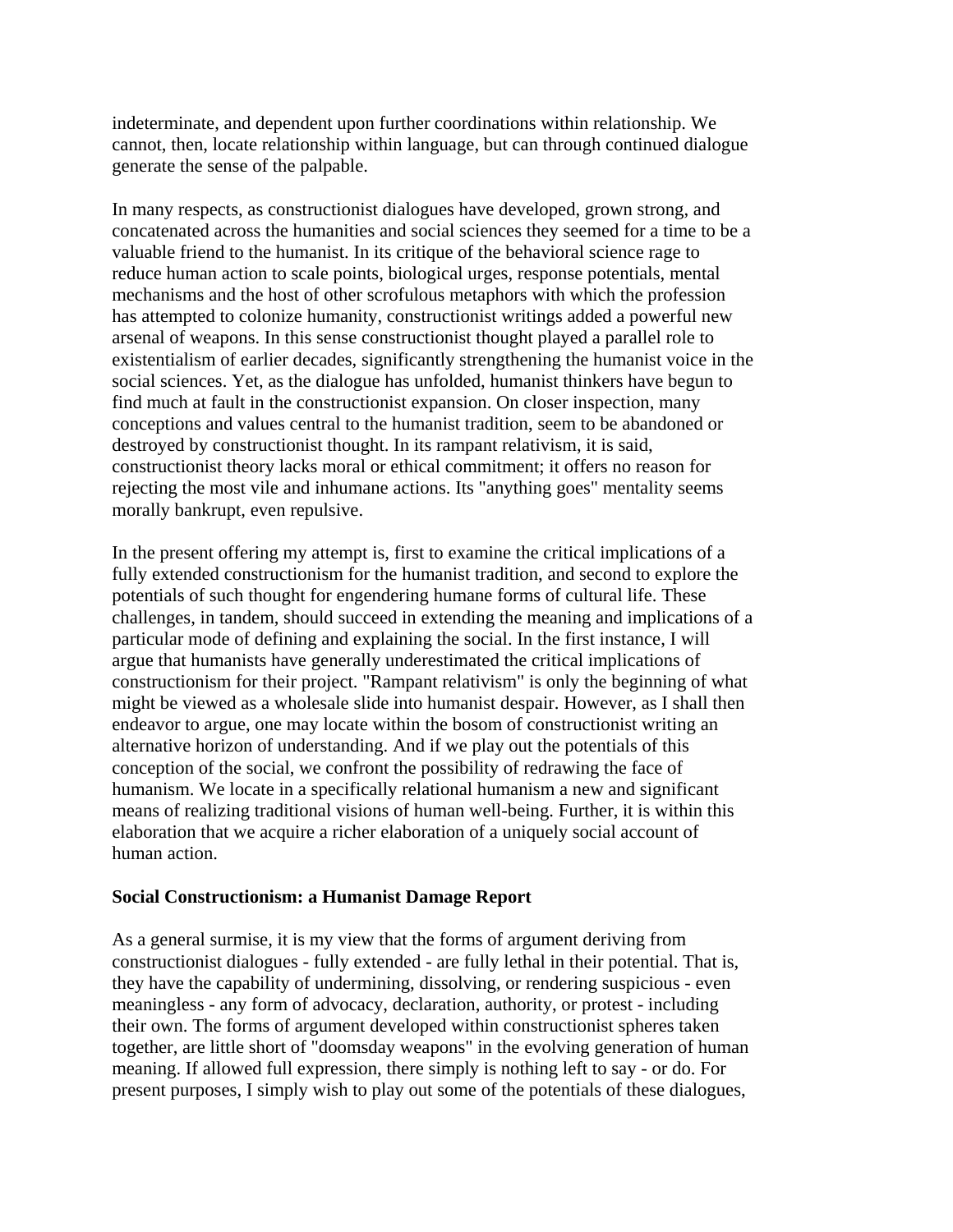as they apply in this case to pivotal assumptions in the humanist tradition. I will not attribute responsibility for any of these critiques to any particular individual (which itself would be problematic in light of constructionist arguments), but will simply allow the criticisms unadulterated expression relevant to several pivotal assumptions in the humanist tradition.

Subjective Experience: In the humanist view individual, subjective experience is of paramount value. One's conscious experience, it is held, is indeed inseparable from one's identity as a human being. (The value of an accident victim who will never recover consciousness, but whose life can be sustained by machines, rapidly becomes marginal.) To prize the subjectivity of each individual is thus to render the project of humanity viable. But, asks the constructionist critic, what is the warrant for the preeminent presumption of private experience, a state of inner experience as against an outer reality, a psychological as opposed to a material reality? This subject-object binary cannot be substantiated by virtue of "what there is;" there are no viable philosophical justifications for the distinction. Is this metaphysical commitment not, then, a byproduct of a uniquely situated cultural history? Are there not myriad other ways of conceptualizing human consciousness? And indeed, are there not multiple characterizations of human action extant in the world that make no mention of human consciousness? And if the concept of human subjectivity is thus optional, a cultural construction of our own making, then what is to be said in support of its collective objectification? Is the concept not a justificatory device for a tradition of selfcontained individualism, in which the state of my subjectivity gains paramount importance, and in which narcissism becomes a cultural pastime?

Human Agency: The concept of human agency is a close companion to that of individual subjectivity. It is within the realm of individual consciousness that responsible deliberation and choice take place. It is deliberative choice that gives consciousness its distinctive character. However, the presumption of human agency adds important dimension to the traditional humanist project, inasmuch as it places the origins of action, and thus of the good society, within the individual. Because of human agency we may chose the welfare of others, and we may desist in patterns of conduct inimical to them. However, again the pariah of constructionist criticism enters from the wings. In this case ample preparation had been made in other intellectual quarters. Already the presumption of agency had been badly damaged by 20th century science, arguing as it had that individual action is best understood in terms of its antecedent conditions, and that the concept of agency is an unfortunate and mystifying holdover from an obfuscating, medieval metaphysics.

However, constructionist arguments add still further laminations of doubt. The concept of agency begins to lose gravity in our preceding deconstruction of consciousness. So fully conflated are the concepts of consciousness and agency that to dispense with one is virtually to abandon the other. (It is scarcely intelligible to say, for example, that personal agency is beyond conscious control.) Further, the constructionist questions, why should we presume that there is an originary source (a crypto-speaker or Doppelganger) lying somewhere behind and pulling the strings of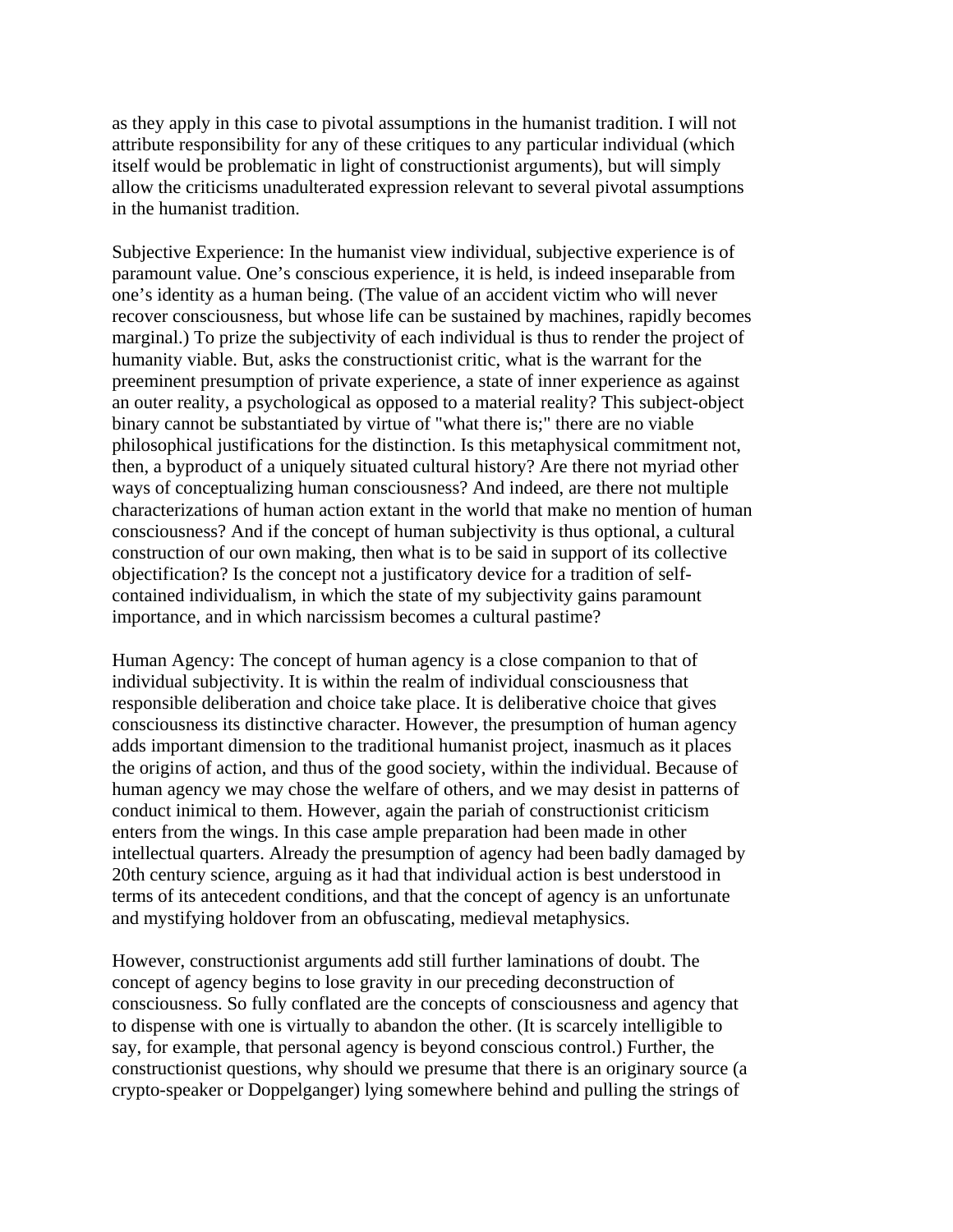public action? Not only are there no compelling grounds for such a presumption, but to make arguments of this form is to create a double problematic - not only that of explaining the public actions themselves, but additionally, that which presumably lies beneath. This would be akin to presuming a god who directs the motions of the clouds or the eruptions of volcanoes. The presumption generates a double concern with both the natural conditions of the weather, and again, with the sentiments of the supernatural being. Must we, however, gain access to these exotic sentiments in order to predict the weather.

And, the critic continues, in what sense is free and unfettered deliberation ever possible? How can I make a moral decision that is truly my own - beyond the influence of others? If I took away all the cultural language - a language of justice, moral worth, equality, and the like - on what grounds could I deliberate? If we empty the individual of culture, leaving him/her completely free to chose, would we not find ourselves with an empty vessel - unable even to conceptualize what it is to have a choice?

Individual Liberty: For many humanists the concept of liberty serves as the critical component of the tradition. We must, it is extolled, value the liberty of each and every individual - endowed as we are with unique subjectivities and the capacity for free and responsible action. Oppression in any form is to deny the individual expression of his or her fundamental humanity. It is such thinking that is foundational as well to the view of inalienable human rights, universal rights of free individual action - without interference or control of others. However, with subjective experience now impugned by constructionist arguments, as well the related concept of individual agency, how are we to rationalize the concept of liberty? If conscious deliberation proves to be a cultural construction, along with the presumption of human agency, have we not undermined the concept of liberty and the associated commitment to fundamental rights of man? And, suggest many feminists, careful note should be taken of the convenient phrase, "rights of man." For has the valorization of liberty not primarily been of androcentric origin? And does it not lend justification to male liberty, in particular, which is to say, freedom from commitment, from family, from community, indeed all forms of interdependence?

Of course, it may be countered, we need not view the concept of liberty as foundational; we can take a more instrumental approach in which the term and its cognates ("rights" "freedom," "justice") are essentially used to condemn oppressive conditions in society. Liberty, in this case, serves both as a term of moral evaluation and as well a battle cry of emancipation. This is certainly a reasonable rejoinder, and many would consider the gains of various activist groups (e.g.women, blacks, gays) as supportive evidence. However, this view scarcely suffices. For in a world of pluralistic moralities, oppressions can be claimed from multiple standpoints, and one group's emancipation is another's enslavement. Here we should keep in mind the incremental increase over the past decade in "claims to rights." So pervasive and vituperative are such claims that suspicious if not calloused columnists now speak of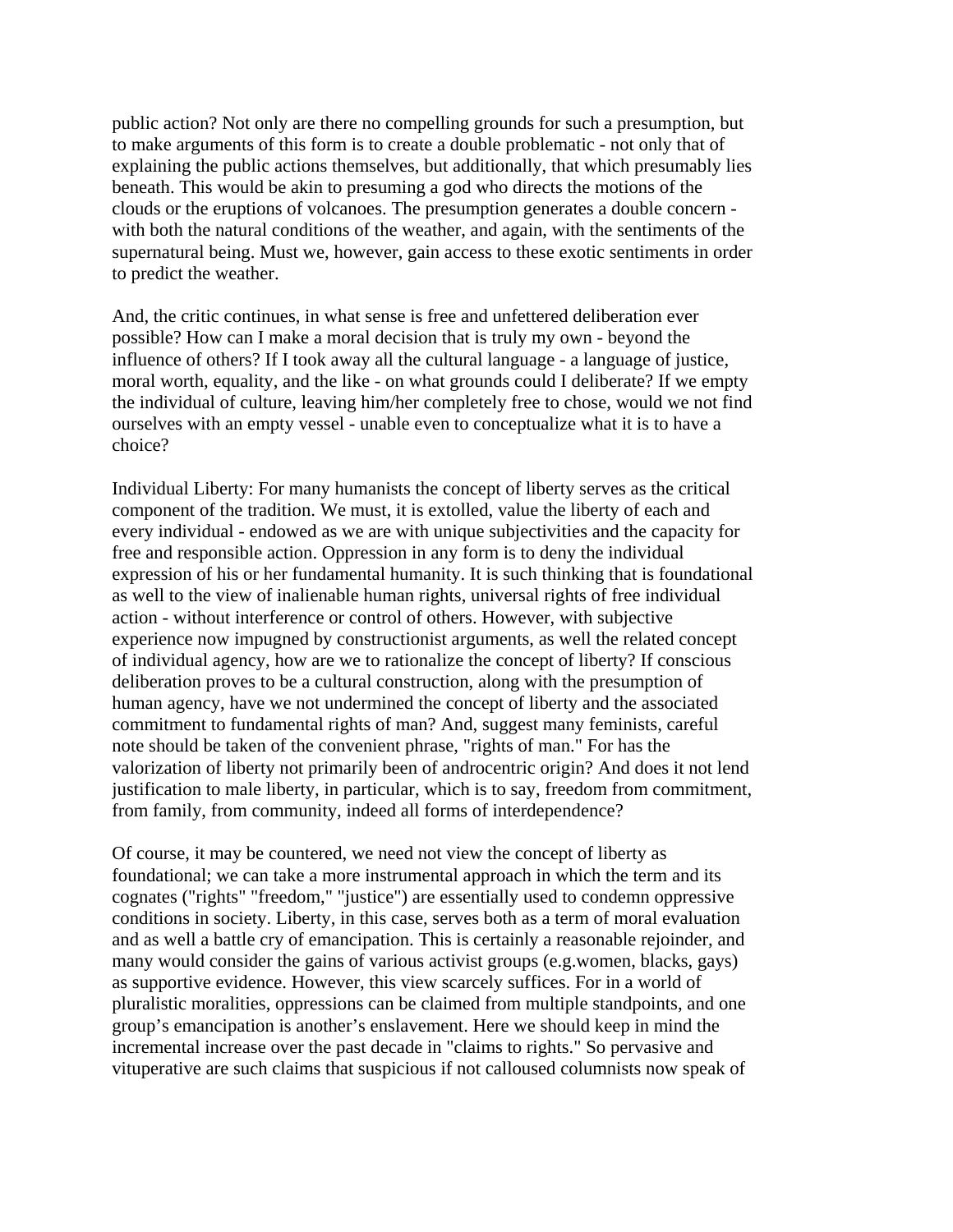the "rights babble." Clearly, liberty as a form of rhetoric is insufficient.

Moral responsibility: As intimated above, the concepts of subjectivity and agency form close companions to the presumption of moral responsibility. While the individual is fundamentally free to chose, such choice is accompanied by a responsibility for action that will not injure or unjustifiably constrain others. Each individual may thus be held responsible for his/her actions, and may be penalized or rewarded by dint of his/her conduct toward others. The ethical or humane society thus rests on the moral responsibility of the individuals composing that society. Yet, as we have explored the problematics of consciousness, individual agency, and liberty, we also find the justification for moral responsibility rapidly dissolving. How indeed is one to be responsible to oneself, when there is no private, unaculturated self to offer guidance? How could the morally advanced individual generate a set of personal moral principles, except from the repository of cultural intelligibilities at his/her disposal? And, in matters of moral deliberation,if one does hearken to the cultural installation within, then which of the voices should be favored? For are we not all, in a Bakhtinian sense, akin to polyphonic novels, speaking in multiple voices, reflecting multiple traditions? If we inherit a pluralism of moral intelligibilities, on what grounds could we select among them - save from the standpoint of yet another inherited intelligibility? And, finally, if moral deliberation is inherently cultural, then in what sense are we justified in holding individuals responsible for the the humane society? Isn't individual blame thus a mystification of our condition of interdependence? I shall return to this issue shortly.

### **From Individual to Relational Humanism**

These accumulated arguments - all common within constructionist dialogues more generally considered - erode the very foundations of traditional humanism, grounding assumptions on which many have placed our hopes for encouraging a moral, humane and solidary society. Further, there are no easy counters to such arguments - other than an ostrich-headed antipathy - inasmuch as the rebuttals stand as well to be undone on grounds of their ideological, rhetorical and constructed character. And, should we succumb to the powers of deconstructive arguments, and turn them reflexively on themselves - essentially deconstructing the deconstruction - then we simply have no room for further conversation. All dialogue terminates. But we need not conclude the present discussion in this dolorous condition. Indeed, the sense of nihilism is warranted only from within the humanist tradition itself. If for the nonce we can bracket the humanistic perspective, that is, consider it one possible account among many, we may then inquire into 1) the potential of humanist thought to engender the humane and solidary society, and 2) the positive potentials inherent in radical constructionism.

In the initial case, it is not at all clear that the humanist legacy can deliver as hoped. Surely there is little evidence that beliefs in individual agency, freedom, and moral deliberation - central to the western tradition from at least the Enlightenment to the present - have contributed to the humane treatment of human beings. Massive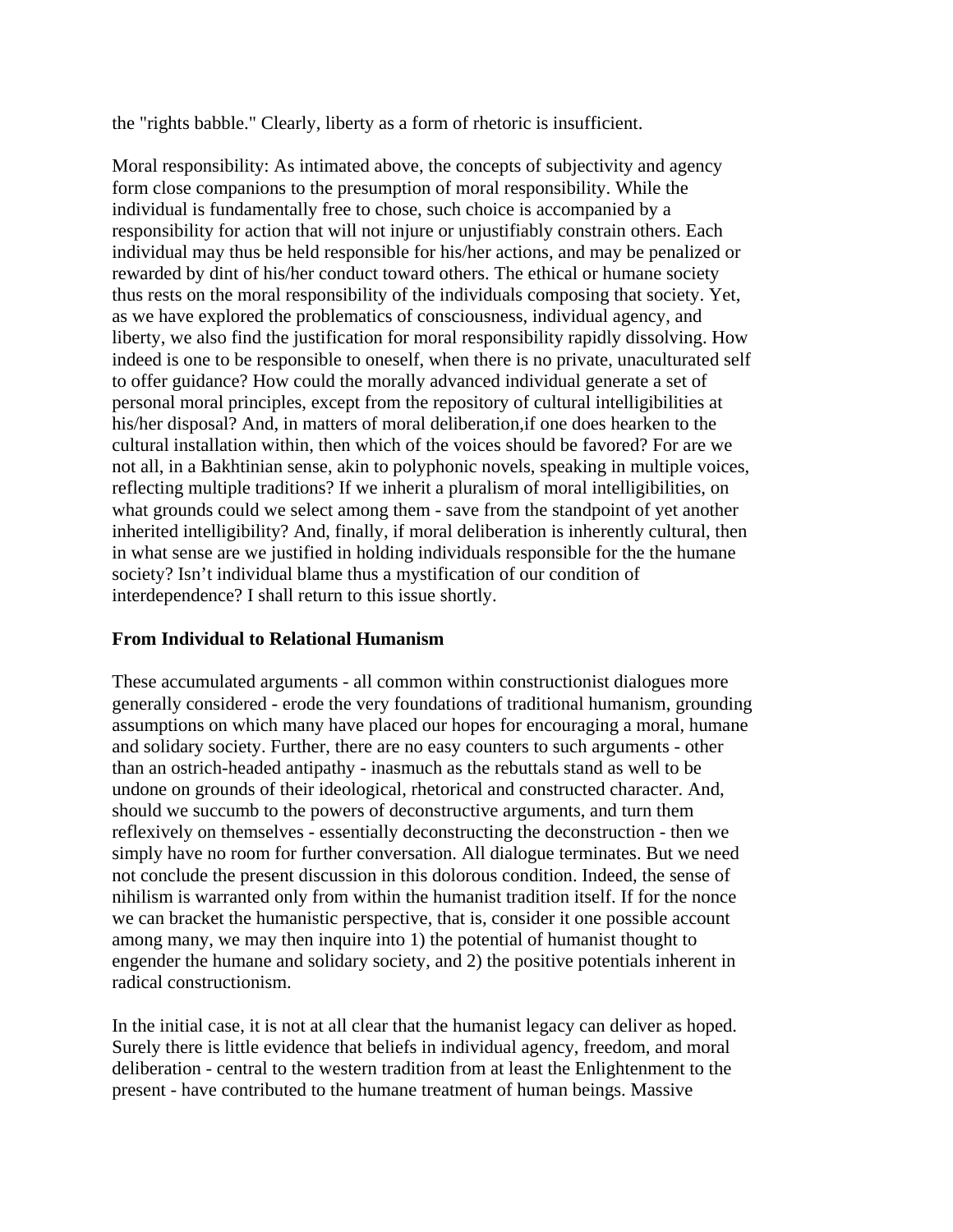obliteration of peoples in western culture has not diminished markedly since the 17th century - that epoch often identified with the origins of humanist thought. Further, as we move rapidly toward conditions of a global village, it is not clear that humanistic assumptions can help us to grapple with alterity - others who are not like us in their values and beliefs. Not only does humanism eschew contrary metaphysics (e.g. materialism, constructionism), but it favors a conception of the individual as fundamentally isolated, alone within his/her subjective experience, ideally generating his/her own decisions without the intrusive influence of mere social opinion. The very best that might be hoped from such a perspective is that the coming world condition would allow for peaceful coexistence - each individual, and each cultural enclave simply persisting in its own self-determined way - independent of the others. However, world conditions no longer allow us to live in such independence; we now recognize our common existence on a ship that shows every possibility of sinking. Under such conditions, to celebrate the preeminence of the individual is to invite an ingurgitating conflict of peoples seeking to save their own skin.

At this point I wish to turn the discussion in a more positive direction. Rather than ruing and retrenching, let us reconsider the constructionist arguments, and more pointedly, explore the implicative network of assumptions for more promising potentials. When we move beyond the deluge, are there implications for the creation of a humane society? Of course, there are many lines of constructionist argumentation, and there are substantial differences in their entailments. However, there is one domain of discourse which, in my opinion, harbors significant promise for humane relationships in a shrinking world. Consider in particular the emerging network of interlocking arguments regarding language. Constructionist thinkers generally abandon the view that our language about the world (or the self) functions as a mirror or map, or that it bears any transparent or necessary connection to an array of existants outside itself. In contrast, constructionists have largely favored some form of Wittgensteinian or use-based (neo-pragmatist) account of language. Here the emphasis is placed on meaning as embedded within language use, words deriving their meaning from the attempt of people to coordinate their actions within various communities. In this vein, the meaning of language originates within ongoing relations among people. The individual mind is abandoned as the originary source of meaning, and replaced by relationship. Or to extend the implications still further, our capacity to mean (to think, to be intelligible, to count ourselves as individual agents at all) is born of relationship. Relationship precedes individual existence, and not vice versa.

If we can grant the preeminence of relationship in fostering human intelligibility, we are positioned to reconsider the foundational assumptions within the humanist tradition. Can we, in particular, re-vision the family of humanist concepts in terms of human relationship - altering our understanding of them such that they are rooted in relationship? And, as we attempt to reconceptualize these concepts in terms of a relational ontology, let us consider their implications for human well being:

Experience as Relationally Grounded: Earlier we questioned the subject-object binary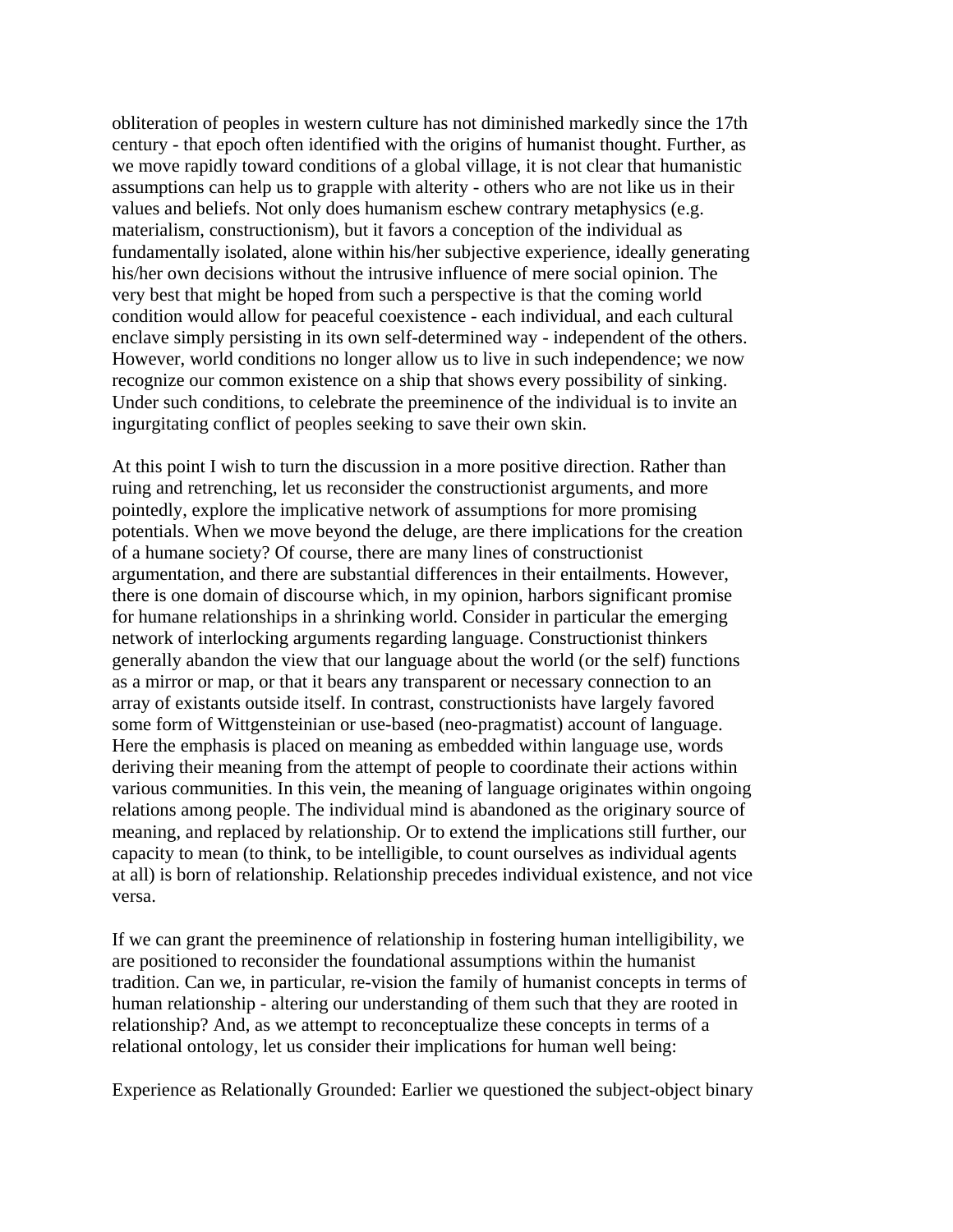on which the concept of a personal or subjective experience is grounded. Let us consider, then how we might abandon the binary, and attempt to reconceptualize experience in terms of relationship. Rather than holding experience to be akin to an internal mirror reflecting an exterior reality, let us consider experience as a form of relational action. Experience in this case is not a specific form of action, separate in kind from all others, but action indexed in terms of relationship - linking what we presume in western culture to be individual being and other "entities" within the conventional ontology. "To experience," then, is to engage in a relationship or a oneness - a being with. This kind of reconceptualization draws importantly from the phenomenological tradition from Husserl to Merleau-Ponty. However, unlike phenomenology, it does not recognize the subject-object unity as foundational. Rather, the very idea of experience as a relational action is itself a construction, deriving in this case from a particular tradition of dialogue.

As the same time, we must expand on this conception in an important way. In particular, we must trace the character of the momentary "experience" to the broader array of relations in which one is embedded. The experiential action acquires its intelligibility within processes of relationship. On this account, to experience happiness or sadness is to manifest a particular immersion in a cultural tradition. My moment-to-moment sense of the real is premised on my history within the culture; in effect, there would be no experience of "happiness" save through a particular array of coordinated practices within the culture (Relationships, for example, in which we come to agree that happiness exists and these are the conditions in which we feel it.). Thus the phenomenal unity of experience (what we generally index as "perception" or "experience of the world") would function as an extension of relatedness. Or to put it otherwise, in significant degree, "conscious experience" is relatedness speaking through us. Relatedness furnishes the forestructure for the condition of our immediate immersion in onrushing life.

If we are successful in recasting "subjective experience" as a relational process, we are no longer invited to consider our subjectivities as isolated, cut away, or alienated from others, beyond the comprehension of others. Rather, we sense ourselves as both constituted by, and constituting, the other. In a certain sense, we are each other, our conscious experience born of each other. For me to make sense here and now is in essence to duplicate you, to act as a partial replication of you. Should I fail in this duplication, I would also fail to achieve a comprehensible action. In a broad sense, I owe all that I value to my relationships, and all that I find grievous can be altered only through relationship. Individual subjectivity, then, is not a mark of differentiation, but of relatedness. To seek a better quality of life is not a narcissistic endeavor but a communal one.

Agency as Relational Engagement: Rather than viewing individuals as originary sources of their own actions (an assumption that casts the individual in the image of God), let us abandon the entire voluntarism-determinism binary. To speak either of these symbiotic languages is optional, and we are not obliged either to chose between them or to sustain one pole at the expense of the other. Rather, let us consider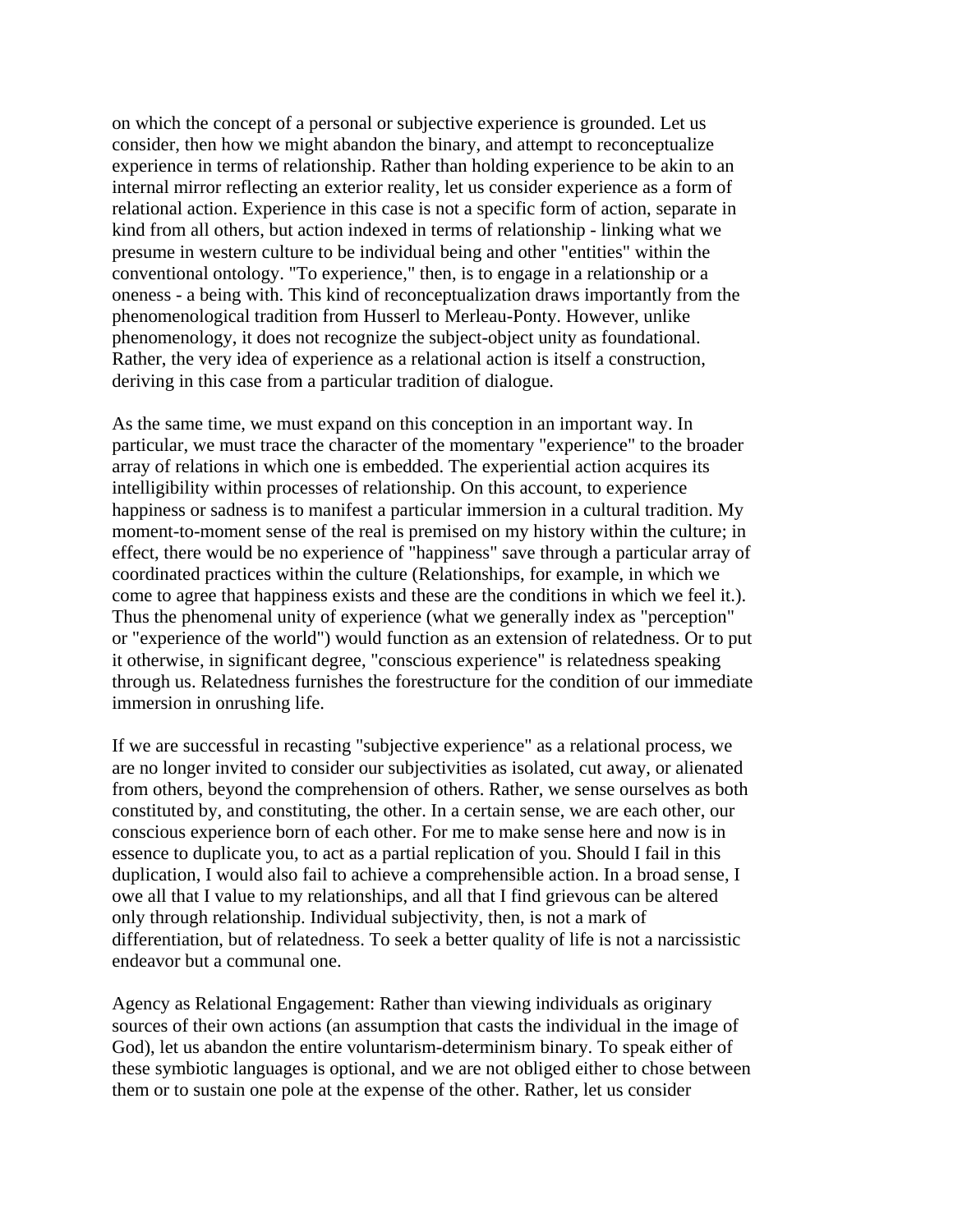individual action as always already embedded within patterns of relationship. One acquires impetus (indexed as a sense of motive, consciousness of value, or desire) by virtue of the manner in which one is enmeshed in relationship. For example, why do we strive for high self-esteem if not by virtue of our particular location in western culture at a particular point in its history? We possess telos or direction in life not because of some inner possession of motive, calling, or biological proclivity, but by virtue of the forms of relationship of which we are a part. Agency, then, may be more usefully conceptualized as a form of relational engagement.(To want is to "want with," to "chose" is to reflect the condition of one's relatedness.)

If we do envision the impulse toward action as a byproduct of relational engagement, we may also refigure the institutions of blame and responsibility. For if we hold single individuals responsible for their actions, we again position ourselves symbolically as God - here the supreme judge of good and evil. And in our godlike form, we effectively deny our participation in the culture, treating ourselves as the overseeing eye, suspended above the acts of mortals. In contrast, if we envision action as a relational outcome, our sensibilities are horizontally recast. Specifically, a stance of relational responsibility is invited, one in which we approach heinous and egregious action with a curiosity of context. That is, we broaden the network of participation, to consider how the relationships in which the erring individual was involved (personal, mediated, and environmental) have brought about such an end. And, as we broaden the relational context so as to include multiple others, so should we consider their relationships and how they impinge on the actions in question. And if our concern is sufficiently great, we may eventually reach the point in which we realize our own complicity in the action. Blame and responsibility are thus distributed within the community, and indeed the culture. We are all invited thereby to join together in actions that would establish more promising future. (Here, for example, we might consider our own participation in the problem of drugs, rape, homicide, and joblessness.)

Liberty as Polyphonic Expression: On the traditional humanist view, the concept of liberty functions as a condition of free-floating individuality, an expression of pure and unencumbered agency. The individual may chose irrespective of, and indeed with some suspicion of, the remainder of the culture. If conditions seem oppressive, they are distended from the self - typically attributed to blameworthy others. If a marriage, a friendship, a community, or even a political condition becomes disagreeably binding, we are moved by humanistic discourse, to "free ourselves from the shackles," to liberate ourselves from social constraint, and restore the state of pure freedom or independence. As Bellah and his colleagues have argued (1985), such thinking strongly encourages the dissolution of marriages, and the avoidance of communal or political participation. "If the relationship does not benefit me, if it harms my development, then I will chose freedom."

In contrast, the relational view proposes that we cannot escape the requirements of relationship to locate a condition of pure agency. We are never free of relationships. And indeed, the very sense of being an individual agent, the senses of pleasure and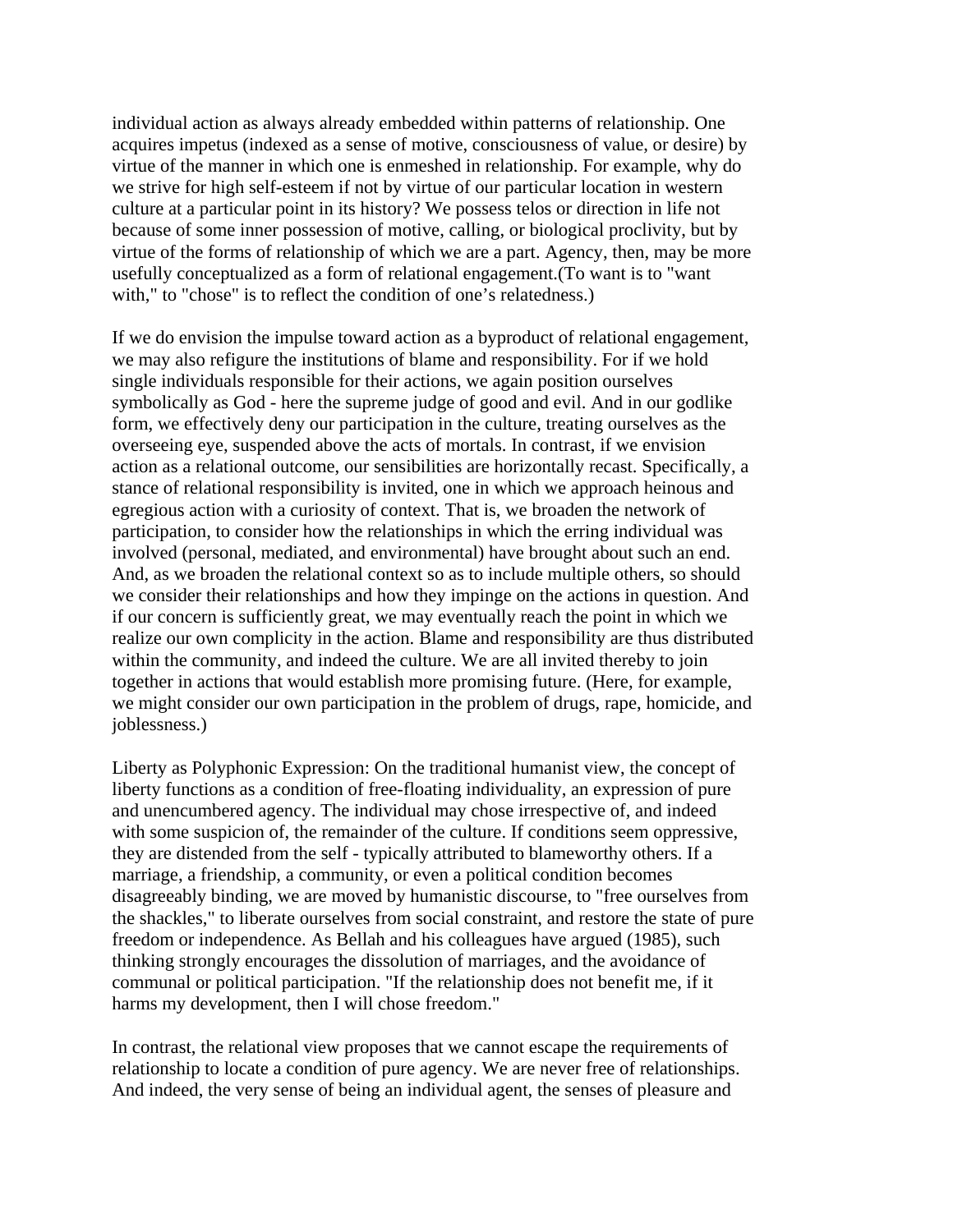anguish derived from daily interchange, and the motive to seek freedom are all premised on a history of relatedness. Invited, then, is first a diminution in the tendency to blame the other or the conditions, and an increased concern with the ways in which we participate in the conditions deemed oppressive. Further, attention is directed to the broader patterns of relationship that figure in or contribute to the present condition (e.g. economic relationships, man-machine relationships). Finally, consideration must be directed to the alternative forms of relationship into which one would be propelled should "freedom" be achieved. A condition of free and autonomous action - disconnected from the ongoing social world, simply leaves one spinning in the residues of relationships of the past - in the long run potentially incapacitating one from full participation in the unfolding of cultural life. We do not move from the pressures of engagement to freedom, but from one set of relational requirements to another.

Morality as Infinite Conversation: Earlier I questioned whether several centuries of commitment to the idea of moral principles has actually contributed to humane circumstances. While it would be difficult to draw an affirmative conclusion, we could, in a very rough way view moral deliberation as superior in its effects on humankind to the force of arms. The use of moral discourse in settling complex problems of conflict and anguish represents, in this sense, a positive step in cultural evolution. However, moral principles also stand as justifications for the most brutal actions - from the crusades and the Grand Inquisition to the slaying of an abortion specialists by pro-life advocates. Further, as we move rapidly into a world in which we daily confront sub-cultures or civilizations whose moral principles differ from our own, moral principles reach their upper level of efficacy. With the clash of incommensurables, a resort to moral justification typically intensifies the conflict. The "global village" requires a new step in the evolution of cultural resources.

Let us consider the contours of a relational alternative. As we have seen, the relational emphasis favored by much constructionist writing would first of all reduce the tendency to place moral judgment on the other (or the self). We are, instead, invited to spread the concern to the network of relations from which issues of conflict or wrong-doing arise. But how, on this account, are we to confront conditions of incommensurable moral traditions, cases in which groups find each others' traditions of the good intolerable? In this case, because of its emphasis on the communal construction of the real and the right, a relational view would place the strong emphasis on altering discursive forms. The problem would not be to "settle the issue" of moral superiority, or rationally to adjudicate territories, but to locate means of mingling the discourses, enabling alterior signifiers to play freely - to form new combinations, new metaphors, and ultimately new forms of interdependence.

The important point here is that the relational orientation does not obliterate moral deliberation and a concern with moral principles. To do so would be to eliminate tradition, and without tradition there would be no intelligibility. Rather, the attempt is to respond to situations traditionally favoring a moral judgment, with an invitation to conversation - to a particular form of relationship. Moral principles have the ultimate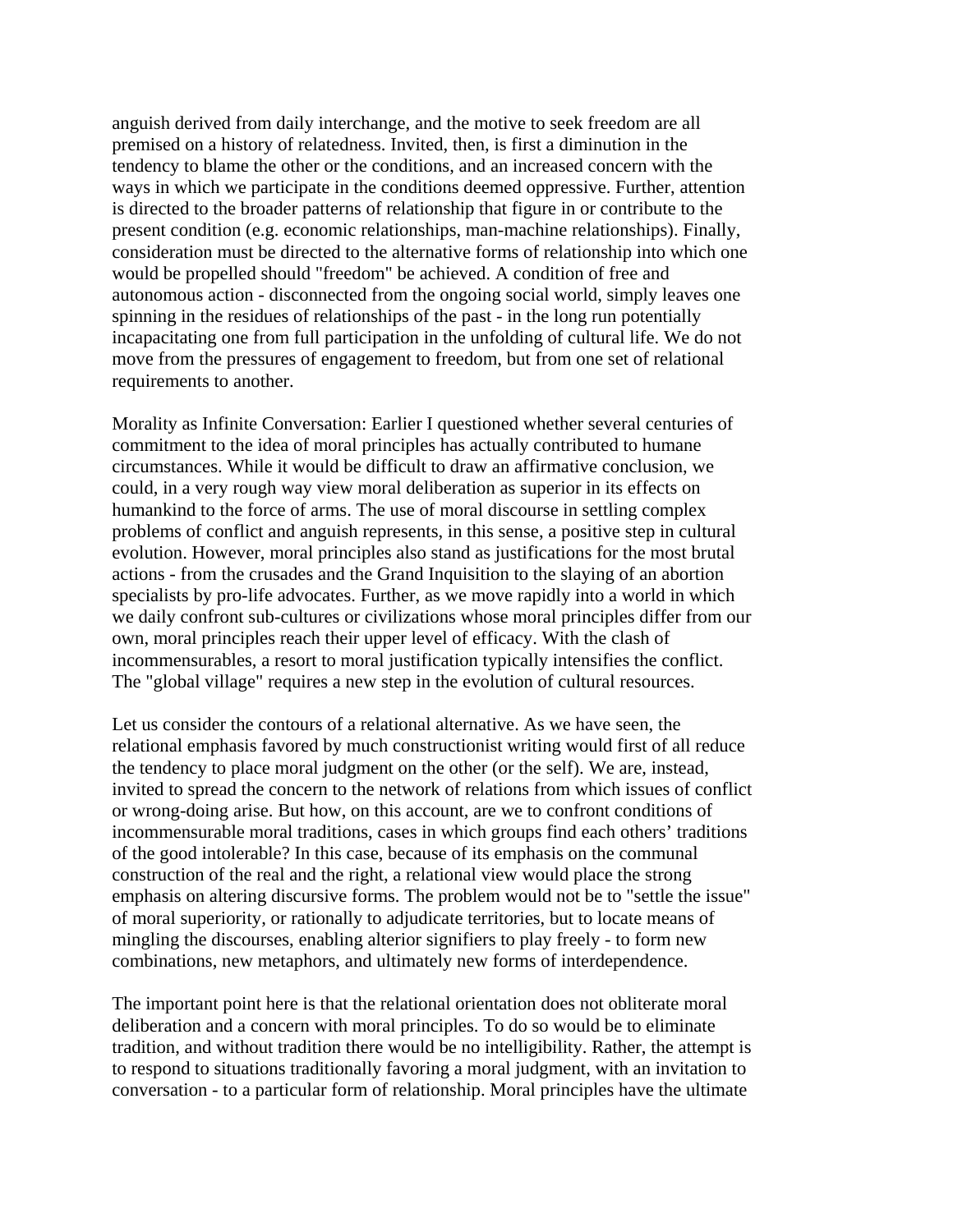effect of terminating conversation. One must ultimately lodge one's rationality in an unwarrantable declaration: "This is where I stand." "Beyond this point I cannot go." "This is right, because it is right." In effect, disconnection. In contrast, the relational view urges us as theorists, human scientists and practitioners to seek ways - multiple ways - of generating integrative conversation. For if we can but join in the construction of such cultural resources, we stand to make a contribution to the expression and peaceful interpolation of multiple voices - both in the culture and the world at large. In my view, such an imaginary is congenial with the deepest hopes of the humanistic tradition.

### **Explicating the Social**

The attempt here has been to put forward a rudimentary conception of "the social" within the context of a particular discursive tradition, and from the matrix of tensions thereby created, to press this conception toward further articulation. In this way we avoid a priori and context free commitments, and set out to generate the meaning of "social" within a dialogic space. Within the dialogue we stand to open new vistas of intelligibility. We thus began with a vision of the social implicit in much social constructionist writing, one which holds meaning itself to be a byproduct of processes of communal coordination. This orienting commitment was then placed within the context of the liberal humanist tradition, in which the attempt has been to derive foundations for moral action from conceptions of individual agency. Within this context, the constructionist view seems morally vacuous. So as to explore the weaknesses of the liberal tradition, and to counter its critical assertions, a constructionist relationalism was set in motion.

As we initially found, various arguments within the constructionist colloquy could satisfactorily undermine both the legitimacy and the intelligibility of moral foundations based on humanistic individualism. These critiques, in turn, closed out certain descriptive and explanatory options for what would become the contrasting account of the social. Specifically, this view of the social could not be based on traditional assumptions of individual interaction (e.g. individual, conscious, selfdetermining agents coming together to form a social world). With such forms of intelligibility now bracketed, the attempt was to begin the articulation of a relational replacement for individual humanism. In doing so, a view of the social emerged in which:

- Recourse to individual beings proved necessary, owing to a tradition in which relationships are inherently made up of independent parts. The question, then, is how at once to participate within this tradition and simultaneously shed the semantic baggage which it imposes. By implication, this was done by using the concept of the individual person as a conversational indexical for physical bodies making up a relationship. However, it is simultaneously to recognize that these singular bodies are, in terms of what we take to be human action (as opposed to physical behavior) manifestations of relatedness. By tradition, we take persons to be independent entities, but it is this tradition which is placed in question. Rather, the individual actor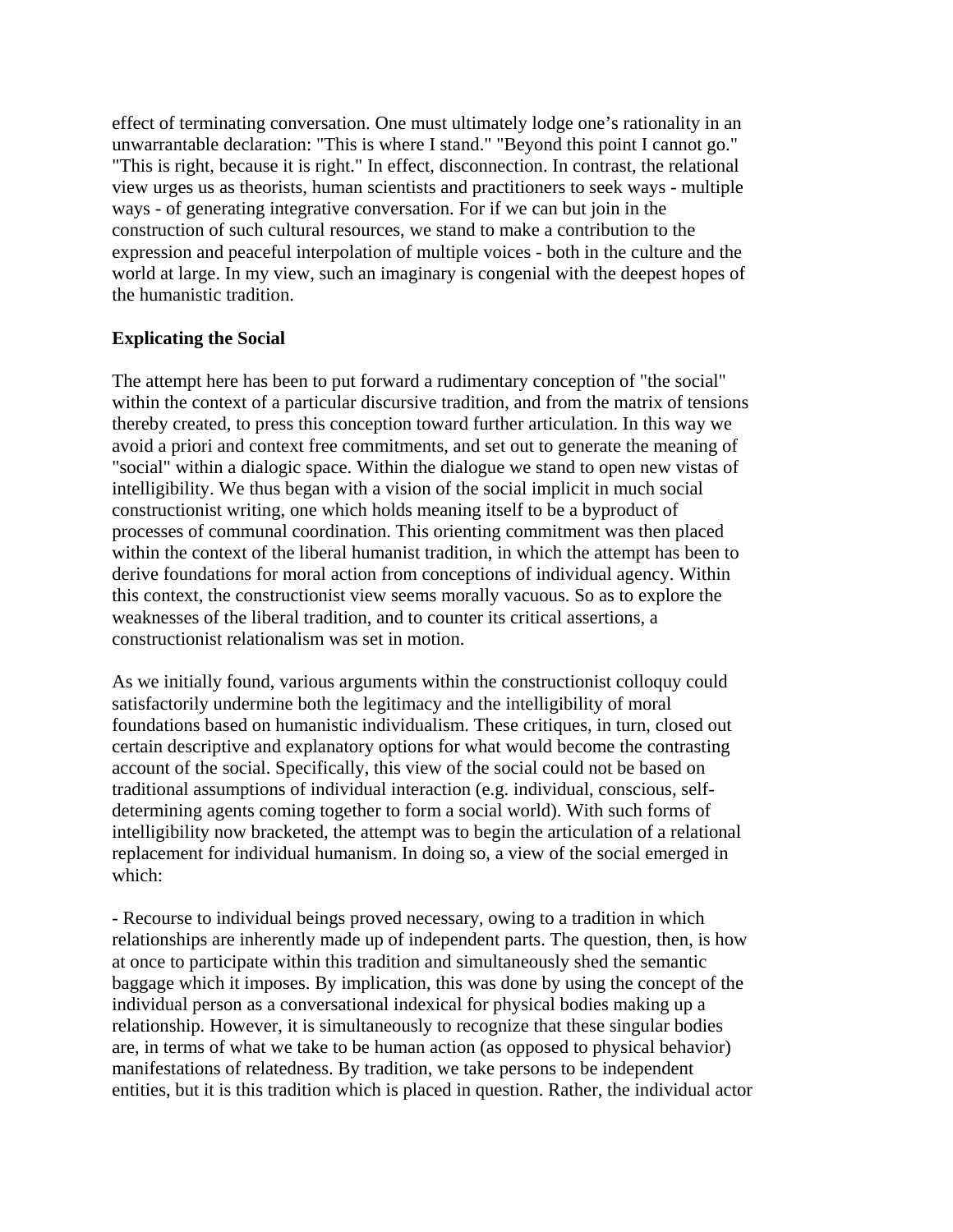is essentially a relational integer, and gains meaning as an actor through the relational process.

- It proved necessary to reassert a language of "experience," and by implication, the full array of mental predicates pivotal to the humanist tradition. Again, however, the attempt was to recast the meaning of experience and its cognates. This was done by de-objectification, pragmatization, and indexicalization. That is, mental terms were first cut loose from their putative objects (or referents in a specifically mental universe). Second, such terms were be cast as integers within processes of relational pragmatics. Such terms don't refer, then, to processes that generate relationships, but are constitutive of relational patterns themselves. Finally, such terms function indexically within relationships (e.g. ongoing conversation) to refer to conditions of relationship ("myself"/"my environment").

In a broad sense, we began with a conception of the social which feeds from the traditional binary of individual-social. That is, the individualist conception was essential to give meaning to the contrary alternative of a radical relationalism. Yet, as the relational theoretic was further elaborated, so did it begin to absorb the language of the individual, recasting individual attributes and processes in terms of a relational ontology. Slowly the binary moorings were cast off. At the same time, we find that the relational ontology permits neither critique nor completion. On its grounds, all critique is born of relationship, and its terms are given meaning within relationship. Critique can furnish no foundations, no transcendent rationality, or "good arguments" without collaborative assent. To deny the collaborative process would be to remove the possibility for meaning itself. At the same time, the ontology of radical relationship remains forever incomplete. This state of polymorphous contingency is essential, for to objectify and canonize its suppositions would be to remove the language from the dialogic sphere in which its meaning is born and reborn as the conversation moves on. The quest for intransumtability - immortality for the emanations of individual psyche (spirit/mind) - is to approach the void.

### **References**

- Bellah, R.et a.. (1985) Habits of the heart. Berkeley: University of California Press.
- Butler, J. (1990) Gender trouble: Feminism and the subversion of identity. New York: Routledge.
- Chasin, R. and Herzig, M. (1994) Creating systemic interventions for the sociopolitical arena. In B. Gould and D. H. DeMuth (Eds.) The global family therapist, integrating the personal, professional, and political. Boston: Allyn and Bacon.
- Derrida, J. (1976) Of grammatology. Baltimore: Johns Hopkins University Press.
- Foucault, M. 1979) Discipline and punish, The birth of the prison. New York: Random House.
- Gergen, K.J. (1994) Realities and relationships. Cambridge: Harvard